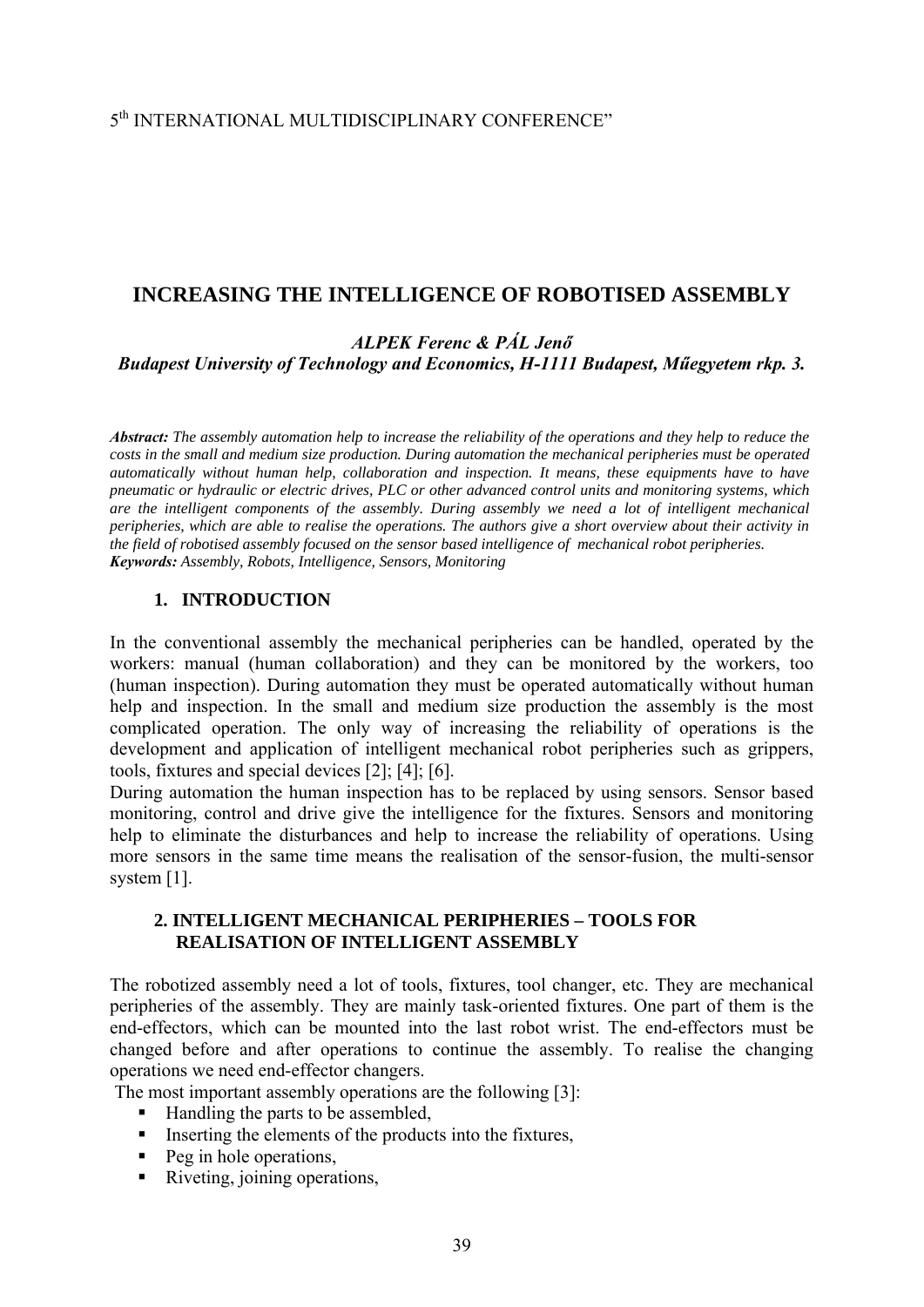- Screwing operations,
- Gluing, welding operations,
- Function test of the assembled parts.

In the framework of increasing the intelligence of the robotised assembly the following main tasks have to solve:

- Control of the force, torque values to increase the reliability of clamping operations and to decrease the deformation, damage of thin wall parts work pieces with sensitive surfaces,
- Monitoring of the grasping/clamping force values,
- Monitoring of the forces and torque values during assembly operations, etc.

The authors will introduce some case studies about the intelligent assembly.

# **3. ROBOTIZED ASSEMBLY OF BUS REAR LAMPS**

The whole assembly of rear lamps of the bus (Type IKARUS 255 made in Hungary) was the task. The first operation was the pre-positioning of the bus-body in the workspace of the robot. The final–positioning was realised by applying mobile CCD camera and 6 axes force/torque sensor built in the last robot wrist. After it the holes of the four fixing screws were drilled by the robot having a commercial pneumatic drilling unit (Desoutter) and an intelligent, pneumatic drilling fixtures (Fig. 1. and Fig. 2.). We applied 4 commercial tools, fixtures and four task-oriented, intelligent grippers, fixtures developed, built by us [8].

The drilling fixture has an optical proximity sensor, own pneumatic clamping cylinder with safety elements (a built-in two-way magnet valve, a non-return valve and a pressure switch) to avoid its dropping out of the rear wall, when drilling.



Fig.1.Robotised drilling using intelligent fixture Fig. 2. Intelligent drilling fixture (rear view)

The Fig. 2. shows the drilling fixture in rear view. During drilling there is no transmission of pneumatic energy to the fixture, because it is a stand alone fixture during drilling.

To change the fixtures and tools we applied an end-effector changer developed by TU Budapest. Finally the fixing screws of the lamp-body were screwed using pneumatic screw unit (Desoutter) and a special task-oriented, pneumatic gripper for positioning and holding the lamp-body during screwing operations. The gripper consists of an optical proximity sensor, two vacuum clamping discs made of gum holding the fixture on the rear wall of the bus during screwing operation, a pressure switch monitoring the minimal pressure.

Using the intelligent mechanical peripheries the assembly was realised without disturbances, because the monitoring system eliminated them.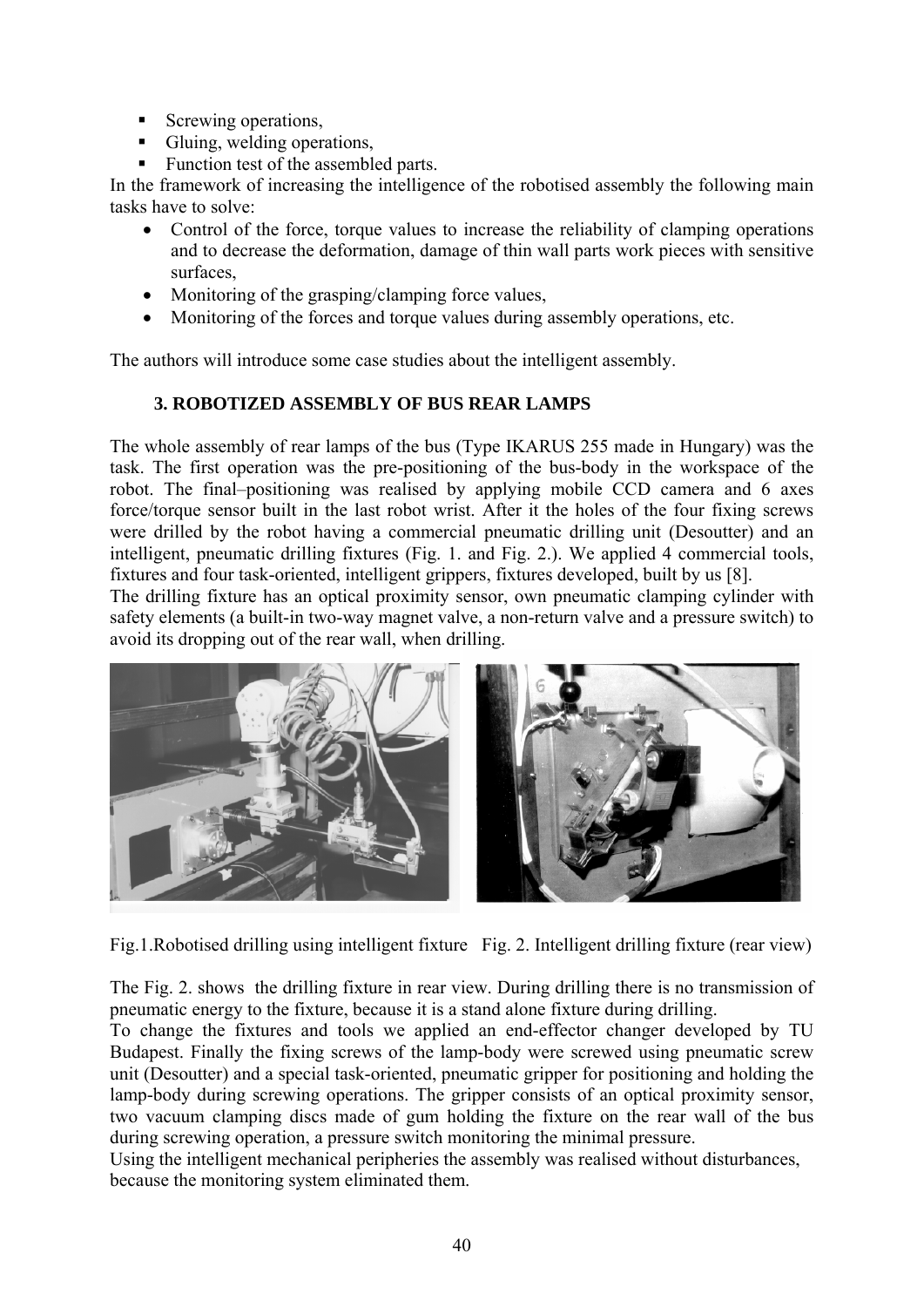### **4. INTELLIGENT FIXTURES OF A ROBOTIZED ASSEMBLY CELL**

TU Budapest has built an assembly cell to realise the robotised assembly of ball taps (1/2", 3/4" and 1") made by MOFEM Ltd. Hungary. The Fig. 3 shows the last assembly operation: the inserting the handling element of the ball tap and the assembly cell with robot [1].



Fig. 3. Robotized assembly of ball tap and the assembly cell with PUMA 760 robot

All the steps were realised out automatically using robots and 5 intelligent mechanical robot peripheries. The steps of the final assembly of the valves are [1]:

- Moving the house of the valve into the fixture,
- Putting the closing unit (ball element) into the house,
- Putting the cover part onto the house,
- Screwing the 4 screws for fixing the cover,
- Inserting the handgrip onto the pin of the cover,
- Screwing the screw for fixing the handgrip,
- Function test of assembled valves.

We have developed, built and applied a special, intelligent pneumatic gripper (Fig. 3), a commercial pneumatic screwing unit (Type Desoutter AFT 40-500), an end-effector changer and a task-oriented pneumatic vice with clamping force control.

For function test of assembled valves we have built a test device. All the special, task-oriented pneumatic fixtures have proximity sensors, pressure switch. The clamping force values of the vice can be controlled by controlling the air pressure. The air pressure control can be made by using step motor, which is able to rotate the control wheel of the pneumatic regulator of air supply unit. The actual pressure values (and the grasping-clamping forces) can be monitored by a pressure sensor based on strain gauge technique [1].

### **5. INTELLIGENT MECHANICAL PERIPHERIES OF AN ASSEMBLY CELL**

The authors have developed and built an assembly cell, which is able to assembly a part of a temperature switch of a household wash machine. The element consists of a body make of ceramic and a contact element made of cooper plate (gauge 0,8 mm).

The main assembly operations are [3]:

- Handling the ceramic body from the bowl feeder into the pallet by the first manipulator,
- Inserting the copper contact element into the gap of the ceramic body from the other bowl feeder by the second manipulator,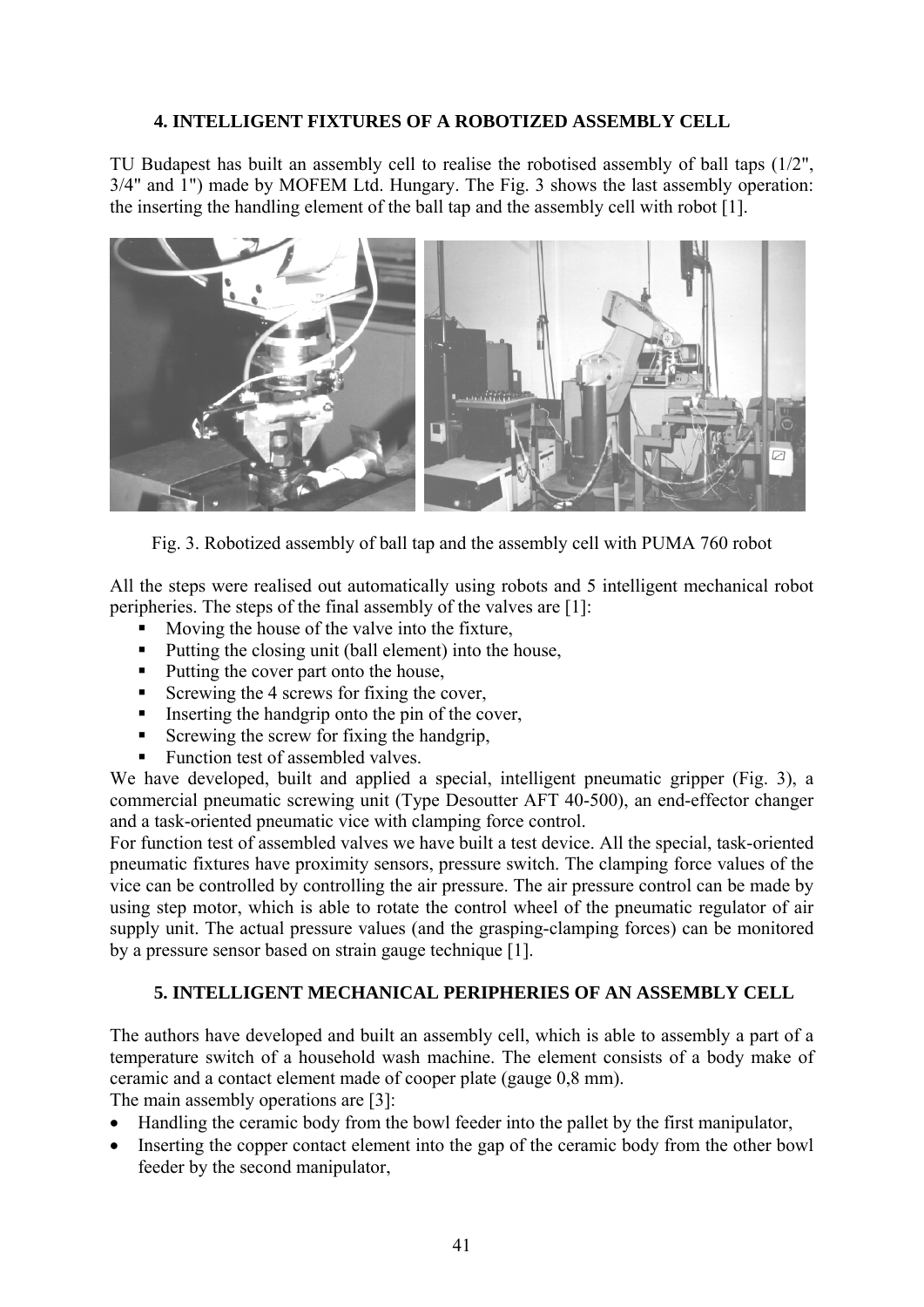- Upsetting (plastic deformation) of the copper plate,
- Unloading the assembled parts from the transport belt using a special mini-manipulator.



Fig. 4. The parts to be assembled (left) and the fixture for upsetting operation

Figure 4 shows the elements to be assembled and the fixture for upsetting operation. We want to introduce the upsetting operation. After the inserting the contact element into the gap of the ceramic body from the other bowl feeder by the second manipulator the pallet will be moved by the transport belt to the next fixture belt.

The pallet will be positioned, stopped on the transport belt by one of the pneumatic cylinder as a buffer. This cylinder was placed under the belt. The upper pneumatic cylinder will support the body and contact element against the force during plastic deformation (upsetting). This fixture is able to realise the plastic deformation (upsetting operation) of the end of the contact element in the body. The fixtures consist of three cylinders, an optical proximity sensor, a pressure switch and one axis force sensor based on strain gauge technique. After supporting the elements the lower end of the contact element will be upset by the third hydropneumatic cylinder, which is built under the belt. The force is limited using a pressure ring spring. The maximal force value is about 3000 N. The actual force values can be measured and monitored by using one axis force sensor. The stroke of the third, special cylinder is only 6 mm. A special tool mounted on the end of piston rod of cylinder is able to make the upsetting operation [3].

### **6. GRASPING FORCE CONTROL AND MONITORING OF ROBOT GRIPPERS**

Grasping force monitoring and control help to increase the reliability of the assembly operations. The grasping and clamping force monitoring is necessary in the following cases:

- in the case of deformable, thin-walled work pieces (precision grasp) [4],
- high surface quality of work pieces to be handled (precision grasp),
- for increasing the reliability of the handling and inserting operations (power grasp).

We often use pneumatic grippers, which are able to handle work pieces with maximum weight of  $50-80$  kg, too [7].

The grasping (clamping) forces are directly proportional to the air pressure of cylinders. It means: the grasping forces can be controlled and monitored by controlling and monitoring the air pressure values. For measurement of actual pressure value a pressure sensor based on strain gauge technique can be used among others. The direct measurement of grasping force values can be realised by force sensors built into the gripper or its fingers [5].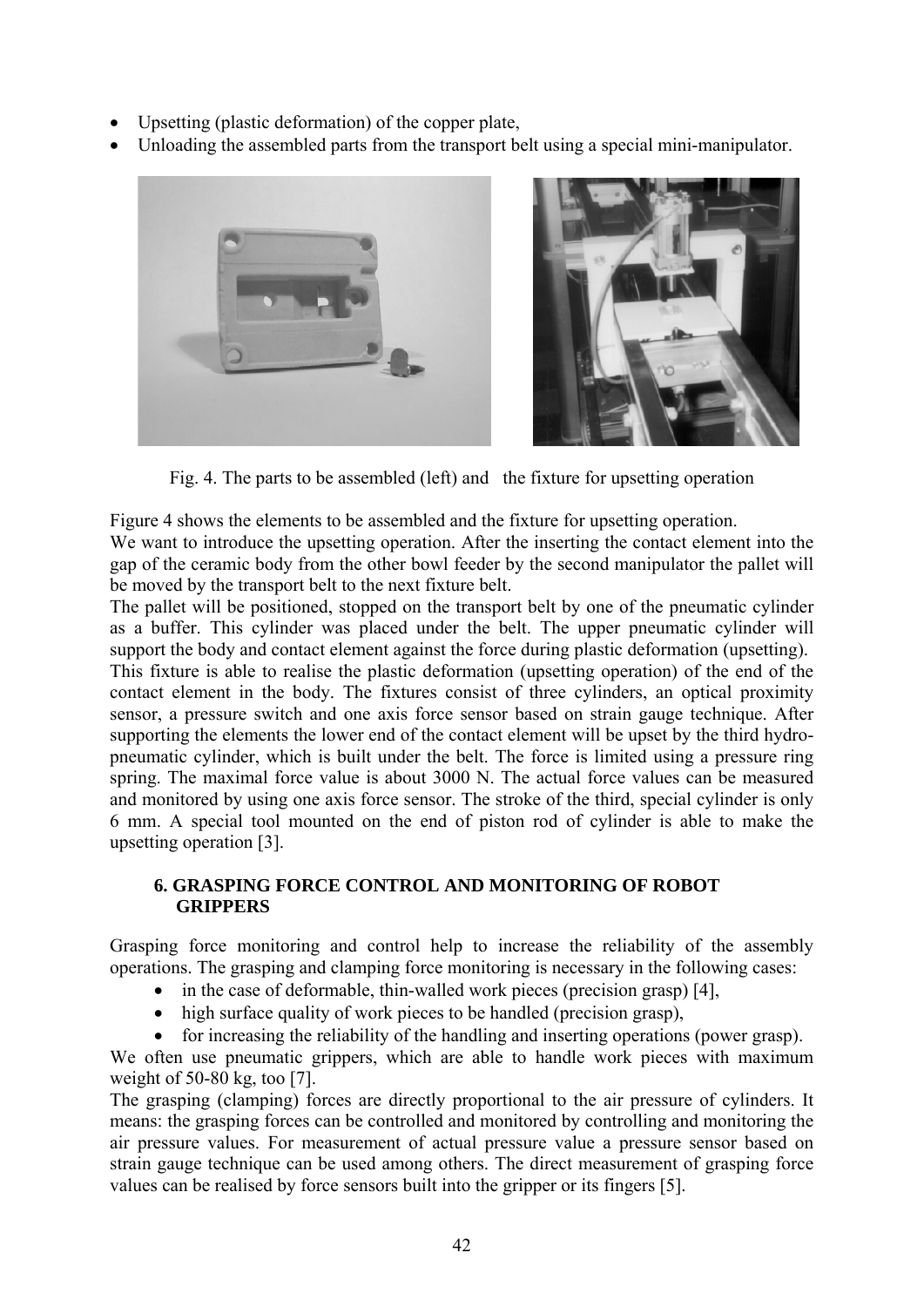There are two solutions controlling the air pressure values:

- The air pressure can be controlled in discrete steps  $(0.5 \text{ bar})$  by using special pneumatic blocks. They consist of a regulator, a four-way magnet valve, a nonreturn valve and a pressure switch. The pneumatic blocks can be switched on by robot control through its Output channels. They can be monitored by using pressure sensors based on strain gauges. The sensors provide the robot control with information about the actual pressure (the grasping force).
- The air pressure control can be made by using step motor, which is able to rotate the control wheel of the pneumatic regulator of air supply unit. The actual pressure values (and the grasping forces) can be monitored by a pressure sensor based on strain gauge technique. The resolution of the pressure measurement is  $\pm$  0,1 bar at this method.

The first solution was realised earlier, the realisation of the second one is in progress. Both methods can be used at the other clamping devices, too.

### **6.1. Grasping force monitoring using measuring finger**

To measure the grasping forces in the robot gripper, a strain gauge force sensor was integrated into one of the two angle type fingers, which was developed by TU Budapest in co-operation with KALIBER Ltd./Budapest [7].To build a gripper with measuring finger based on strain gauge technique we made several stress-optic tests to find the size, the location and the distribution of the stresses. The Fig. 5. Is shown the measuring finger, its plastic model(left). The scale is 4:1

We have tested and used our grasping force sensor with measuring finger for monitoring of the handling operations during assembly. Unfortunately the force/voltage function of this gripper was not linear (linearity  $\leq \pm 2$  %) and it had hysteresis:  $\leq \pm 6$  %. The force-stroke function of the gripper was not constant and the cross sensitivity of the sensor was more than 5%. The grasping force–air pressure function was measured, too.

This special gripper was used in our assembly cell during handling the rotating parts of the ball taps assembly and during the assembly of the temperature-switch of a wash machine. We have applied a 6-axis force/torque sensor (based on strain gauge technique) mounted in the last robot wrist in the same time [5].



Fig. 5. Measuring finger, its plastic model(left) and the gripper with measuring finger and 6 axis f/t sensor mounted into the last robot wrist